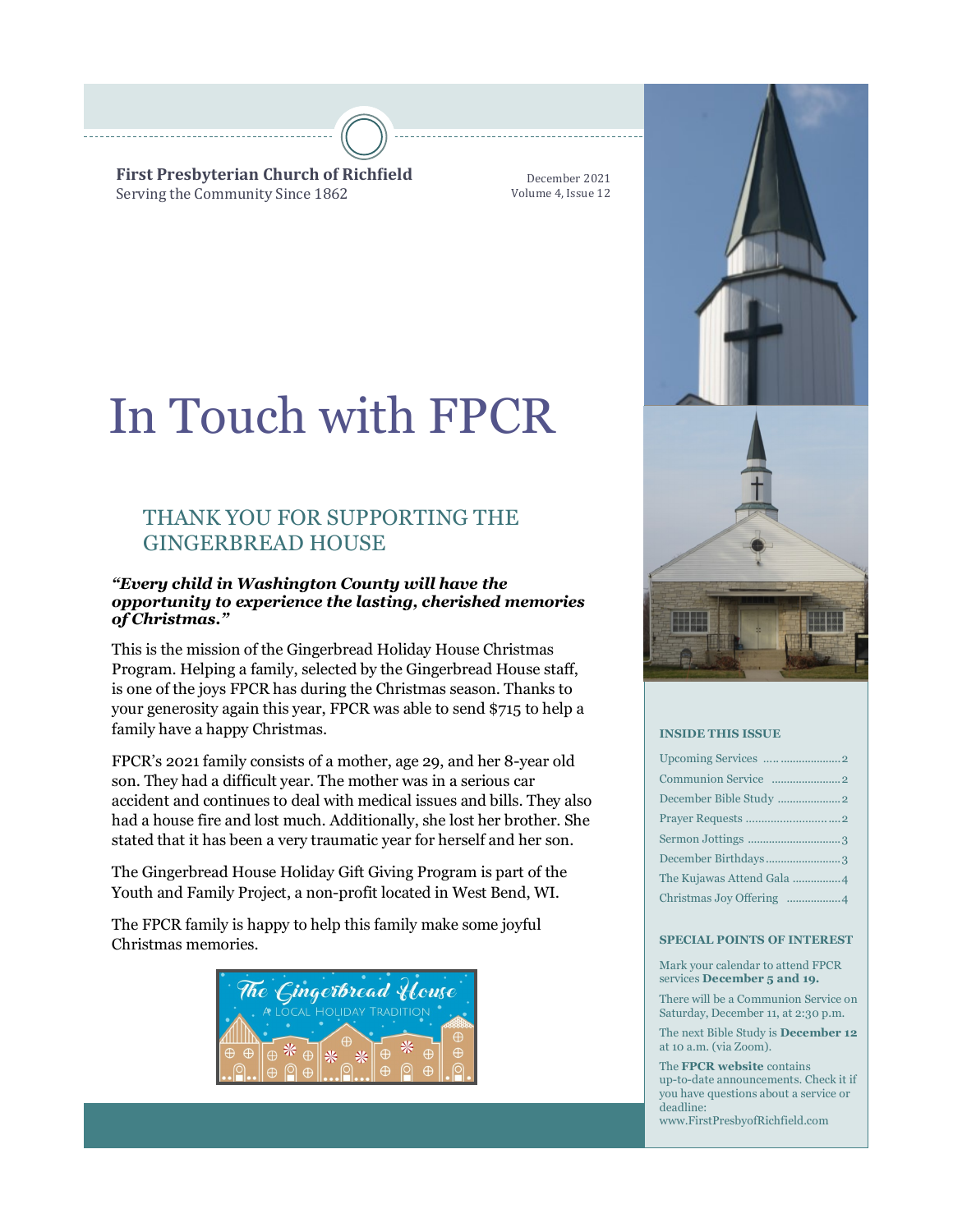# UPCOMING SERVICES

*All are welcome for upcoming 10 a.m. Sunday Services.*

> *December 5 Second Sunday of Advent Joy Offering*

*December 11 (Saturday) Communion Service 2:30 p.m. at FPCR*

*December 19 Fourth Sunday of Advent Christmas Service Joy Offering*

# ELDERS AND BOARD OF **DEACONS**

*Elders* **Carol Frank Jim Frank Debbie Heppe Melissa Kujawa Rick Romanski**

*Clerk of Session* **Elaine Schmidt**

*Deacons* **Emma Kujawa Cathy Romanski**

# ADVENT COMMUNION SERVICE



Please join our friend/moderator, **Cathy Manthei**, and your FPCR family at an upcoming Advent communion service. The service will be held on **Saturday**, **December 11, at 2:30 p.m**. All are welcome! Light refreshments will be served after the service.

Thank you to Cathy and to **Elaine Schmidt** for coordinating this opportunity for FPCR's family and friends.



*Advent increases our hope, a hope which does not disappoint.*



# THANK YOU FOR YOUR CONTINUED SUPPORT

**Rick** and **Cathy Romanski**, FPCR's Slinger Food Pantry Liaisons, shared that you contributed 201 items to the Food Pantry collection last month. In addition some of the FPCR family personally dropped off their donations AND many of you sent monetary gifts. *Thank you for your support!* 

The need for personal items continues. It includes **toilet paper**, **facial tissues**, **shampoo**, **conditioner**, **bar soap**, **toothpaste**, **deodorant**, **laundry detergent**, and **fabric softener**. Added to the list for December is **canned fruit**—especially individual six-packs of **fruit cocktail**, **applesauce**, and **mandarin oranges**.

### PRAYER REQUESTS

Please pray for the following individuals who have health concerns:

**Carol Frank**

**Jim Frank**



**Jim Frank's Son, Tom**

**Ron Grunke**

**Ron Grunke's Daughter, Shelley**

**Joyce Koehn**

**Cathy Manthei**

**Daryl Schmidt**

**Allen Schoeni's Friend, Toni** 

# DECEMBER 12 - THE NEXT BIBLE **STIIDY**

The next adult Bible Study will be held **Sunday, December 12**, **at 10 a.m. via Zoom.**



Since this will be an online meeting, a link will be sent to those who participated last month. If you would like to join the group on December 12, but were unable to attend in November, please either email FPCR or contact Elaine Schmidt. A Zoom link for your participation will be sent to your email.

If you are unable to make a commitment to attend each session, we welcome y0u when you are able.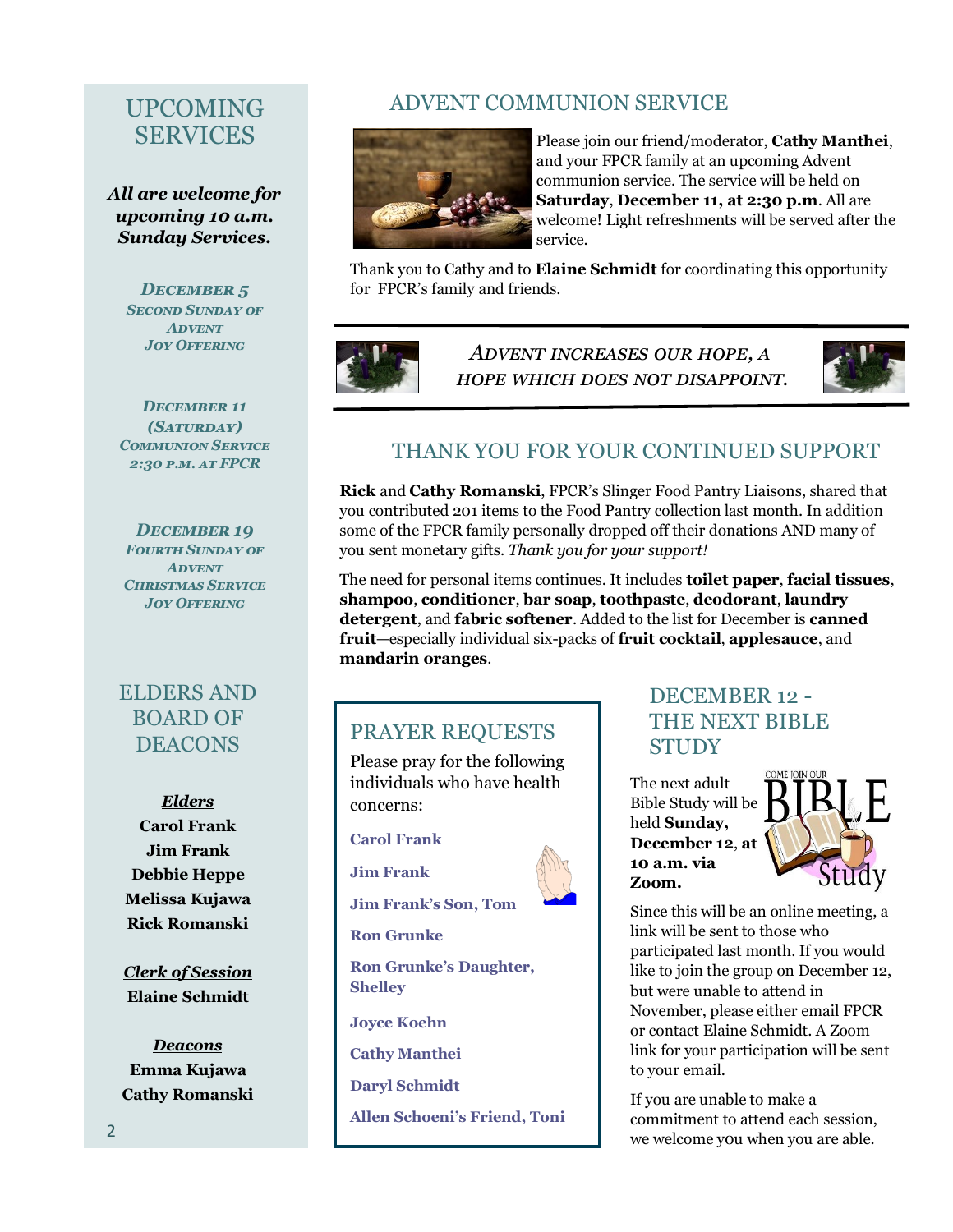

# SERMON JOTTINGS

*With our present schedule, it is sometimes difficult to follow the continuum of church lessons and sermons. Here are the summary notes from the November services by Pulpit Supply Mr. Paul Zachow, MAPS/ Chaplain.*

### Date: **November 7, 2021** Text: **Mark 12:38-44**

*This scripture from Mark is about the scribes of the Temple. Jesus cautions the disciples and people about the way they live and conduct themselves in/ out of the temple. He finds them to be hypocrites. "They like to walk around in long robes, and to be greeted with respect in the marketplaces, and have the best seats in the synagogues as well as places of* 

*honor at banquets. They devour women's houses and pray long prayers . . . Basically, they like to "appear" important, have privileges, and demand respect. They do NOT, however, practice what they preach.*

• The scribes "preyed" upon the poor, women, and widowed. Often they would "manage" the affairs of these individuals to make themselves richer.

• In today's society, we need to focus on right living and to not oppress those who are poor or suffering.

• We need to follow an ethic of love and caring.

• We are called to have an attitude of gratitude in terms of all the blessings in our lives, the church, and the world.

• We are called to care about the sick and vulnerable in our society and not follow the way of the scribes.

• We are called to have trust in God.

• Our offering is more than money. We are putting our whole selves and offering all of our lives to God. Our gifts, talents, and abilities are an offering to God.

• Giving our whole self over to God results in a richer and fuller life than we can imagine.

# All That We Have Is A Gift From God

### Date: **November 21, 2021** Text: **Matthew 6:25-33** Sermon*: Do Not Worry, Rejoice With Thanksgiving*

*This scripture reading is part of Jesus' Sermon on the Mount. He is teaching the disciples and crowd about life in the kin-dom of God rather than the culture of the day. Those who follow His ways are blessed. This Gospel is a counternarrative that helps the audience to live an "alternate" existence. It is God's world, not Rome's. It is God who reigns, not the emperor or the government. God's blessings extend to all.*

• We are called to not worry about our lives, what we will eat, or what we will drink, or what we will wear.

• We are called to place our trust in God for our needs, our lives, and for loving our neighbor.



# **HAPPY** BIRTHDAY

to the following individuals with birthdays in **December**. We wish you many more years of God's blessings.

- **10 - Diann Schmidt**
- **11 - Carol Frank**
- **15 - Karen Schmidt Kubsad**
- **18 - June Neumann**
- **22 - Rick Romanski**
- **25 - Brandon Tutkowski**
- **29 - Maxine Henk**

# Joy to the World



### **Enjoy a digital advent**

**calendar** made by the Presbytery of Milwaukee staff on the Presbytery homepage [\(https://](https://www.pbymilwaukee.org)

### [www.pbymilwaukee.org\).](https://www.pbymilwaukee.org) The calendar begins on December 1 and ends December 24. It includes fun videos and images for you to enjoy daily on the journey toward Christmas.